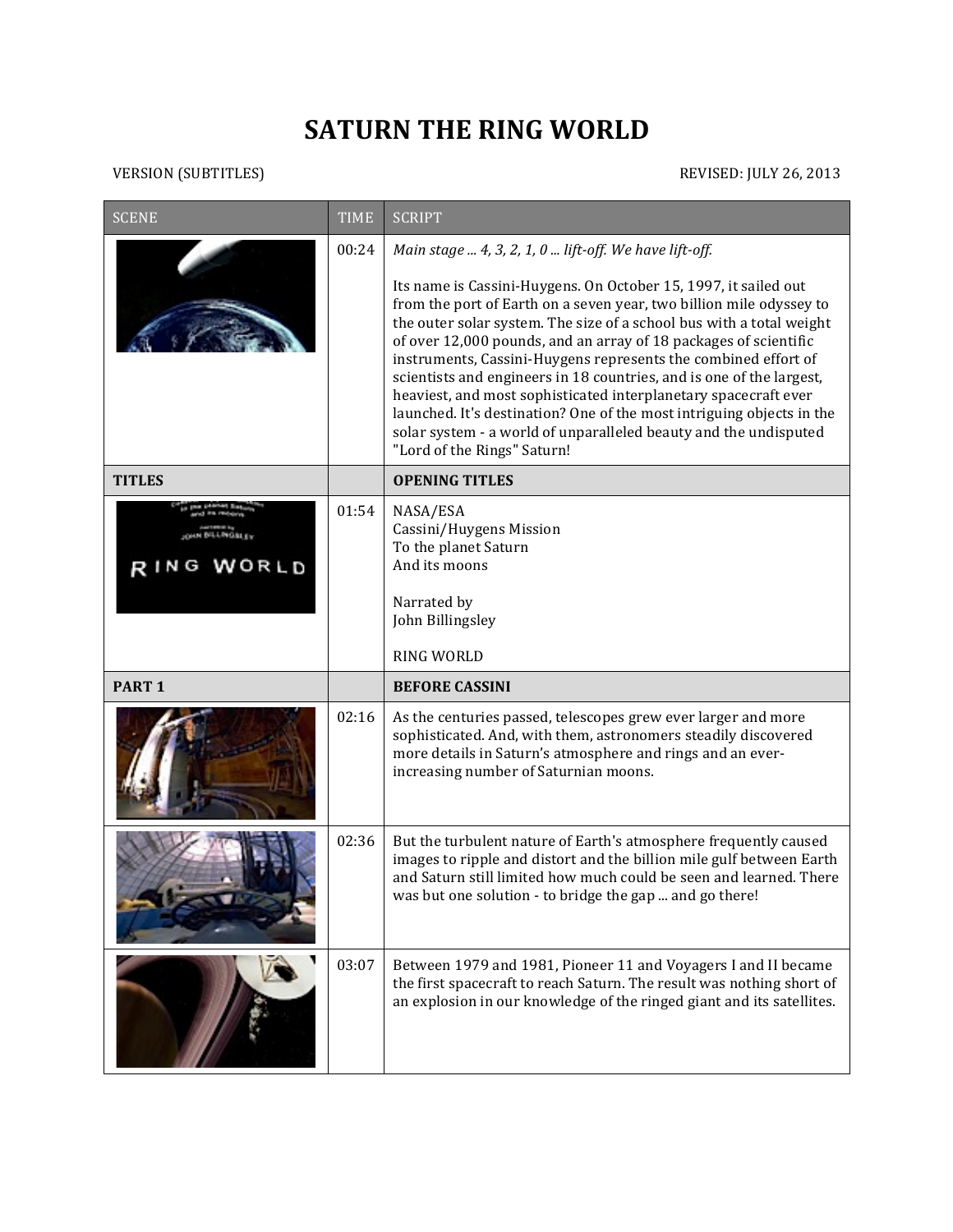|                   | 03:29 | Indistinct bands in the planet's atmosphere were transformed into<br>intricate weather systems driven by 1100 mile per hour winds.<br>Saturn's rings were divided and divided again into hundreds, then<br>thousands of "ringlets". And many of Saturn's satellites instantly<br>grew from mere dots in the best telescopes on Earth into amazingly<br>different worlds. |
|-------------------|-------|--------------------------------------------------------------------------------------------------------------------------------------------------------------------------------------------------------------------------------------------------------------------------------------------------------------------------------------------------------------------------|
| PART <sub>2</sub> |       | THE JOURNEY TO SATURN                                                                                                                                                                                                                                                                                                                                                    |
|                   | 04:06 | For Cassini, the road to Saturn is both long and winding a complex<br>but clever routing carefully designed to not exceed the limited fuel<br>available and, at the same time, take advantage of some extra<br>sightseeing and science along the way.                                                                                                                    |
|                   | 04:26 | April 26, 1998: More than 5 months after launch Cassini swings by<br>its first port of call - Venus. The planet's gravitational pull tugs on<br>the spacecraft providing a "gravity assist".                                                                                                                                                                             |
|                   | 04:50 | In so doing, Venus gives Cassini a "kick" speeding it up and<br>redirecting its path. A firing of Cassini's main engine in what is<br>called the Deep Space Maneuver makes an additional adjustment.                                                                                                                                                                     |
|                   | 05:09 | 423 days later, when Cassini crosses the orbit of Venus again, the<br>timing is perfect, for Venus, once again is there to meet it. This<br>second gravity assist sends the spacecraft onward on what will be a<br>long journey away from the Sun.                                                                                                                       |
|                   | 05:39 | 55 days later, Cassini pays a brief return visit to the home of its<br>creators - our fragile planet spinning in space. The encounter with<br>Earth now propels the spacecraft farther and farther from the Sun -<br>across the orbit of Mars, through the asteroid belt, and on to the<br>first of the giant planets, mighty Jupiter.                                   |
| PART <sub>3</sub> |       | <b>JUPITER ENCOUNTER</b>                                                                                                                                                                                                                                                                                                                                                 |
|                   | 06:10 | During the late 1990s, a spacecraft named Galileo arrived here,<br>went into orbit around Jupiter, and provided unprecedented<br>reconnaissance of the planet and many of its satellites.                                                                                                                                                                                |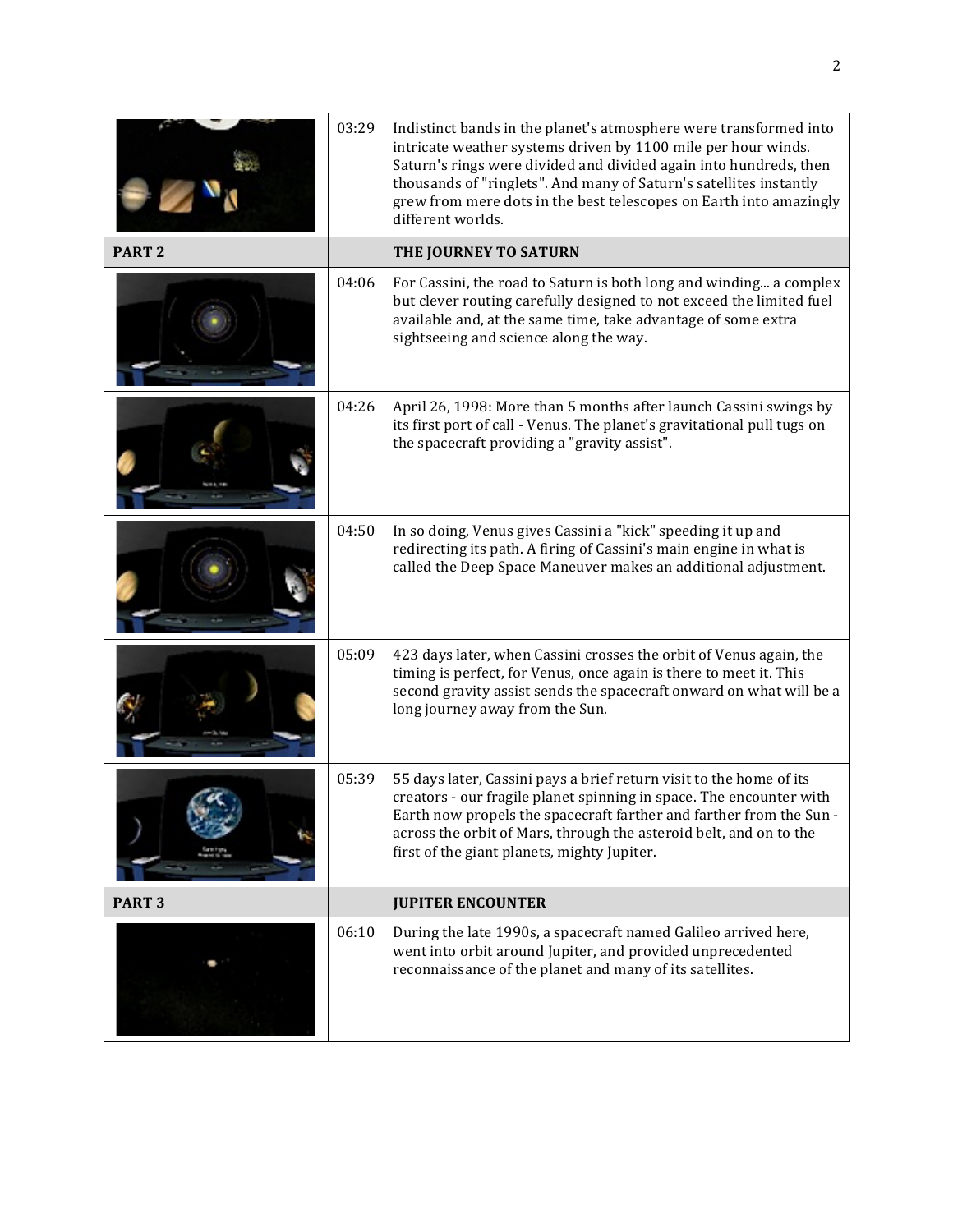|                   | 06:27 | Now, in what becomes known as the "Millennium Fly-by", Cassini<br>adds its cameras and scientific instruments to the effort. Working<br>in tandem, Cassini and Galileo map Jupiter's immense magnetic<br>field in three dimensions as high energy particles, streaming from<br>the distant Sun, buffet the field and continually reshape its outer<br>boundaries.                                                                                                                                                                                                                                                                  |
|-------------------|-------|------------------------------------------------------------------------------------------------------------------------------------------------------------------------------------------------------------------------------------------------------------------------------------------------------------------------------------------------------------------------------------------------------------------------------------------------------------------------------------------------------------------------------------------------------------------------------------------------------------------------------------|
|                   | 07:02 | Some of the particles along with others from Jupiter's volcanic<br>moon Io are channeled along specific paths toward the planet's<br>magnetic poles.                                                                                                                                                                                                                                                                                                                                                                                                                                                                               |
|                   | 07:16 | There they collide with Jupiter's upper atmosphere and set vast<br>regions aglow with shimmering displays of the Northern and<br>Southern Lights. In three years and three months, Cassini has come<br>a long way  Encountering Venus twice followed by a close swing<br>past Earth - and on to Jupiter. Now a final gravity assist from the<br>giant planet is all that is needed to set the stage for the main event -<br>Cassini's encounter with Saturn and its entourage of fascinating<br>satellites.                                                                                                                        |
| PART <sub>4</sub> |       | <b>SATURN APPROACH</b>                                                                                                                                                                                                                                                                                                                                                                                                                                                                                                                                                                                                             |
|                   |       |                                                                                                                                                                                                                                                                                                                                                                                                                                                                                                                                                                                                                                    |
|                   | 08:15 | Cassini races toward its rendezvous at Saturn, drawn by the ringed<br>planet's strong gravitational field. As Cassini plunges onward, its<br>speed approaches 50,000 miles per hour - fast enough to fly coast<br>to coast across the United States in 3 minutes!                                                                                                                                                                                                                                                                                                                                                                  |
|                   | 08:43 | A moment of truth has arrived - a "hold your breath moment" upon<br>which the entire rest of the mission hangs for, at this speed, Cassini<br>is moving too fast and would simply fly past Saturn. The spacecraft<br>streaks inward skirting just above the rings and then for nearly<br>100 minutes, Cassini's main engine fires in just the right way to<br>change the spacecraft's speed by 1300 miles per hour and allow it<br>to drop into orbit around Saturn. Cassini's instruments take<br>advantage of this closest approach to scrutinize the rings and<br>monitor the innermost regions of the planet's magnetic field. |
| PART <sub>5</sub> |       | <b>CASSINI AT TITAN</b>                                                                                                                                                                                                                                                                                                                                                                                                                                                                                                                                                                                                            |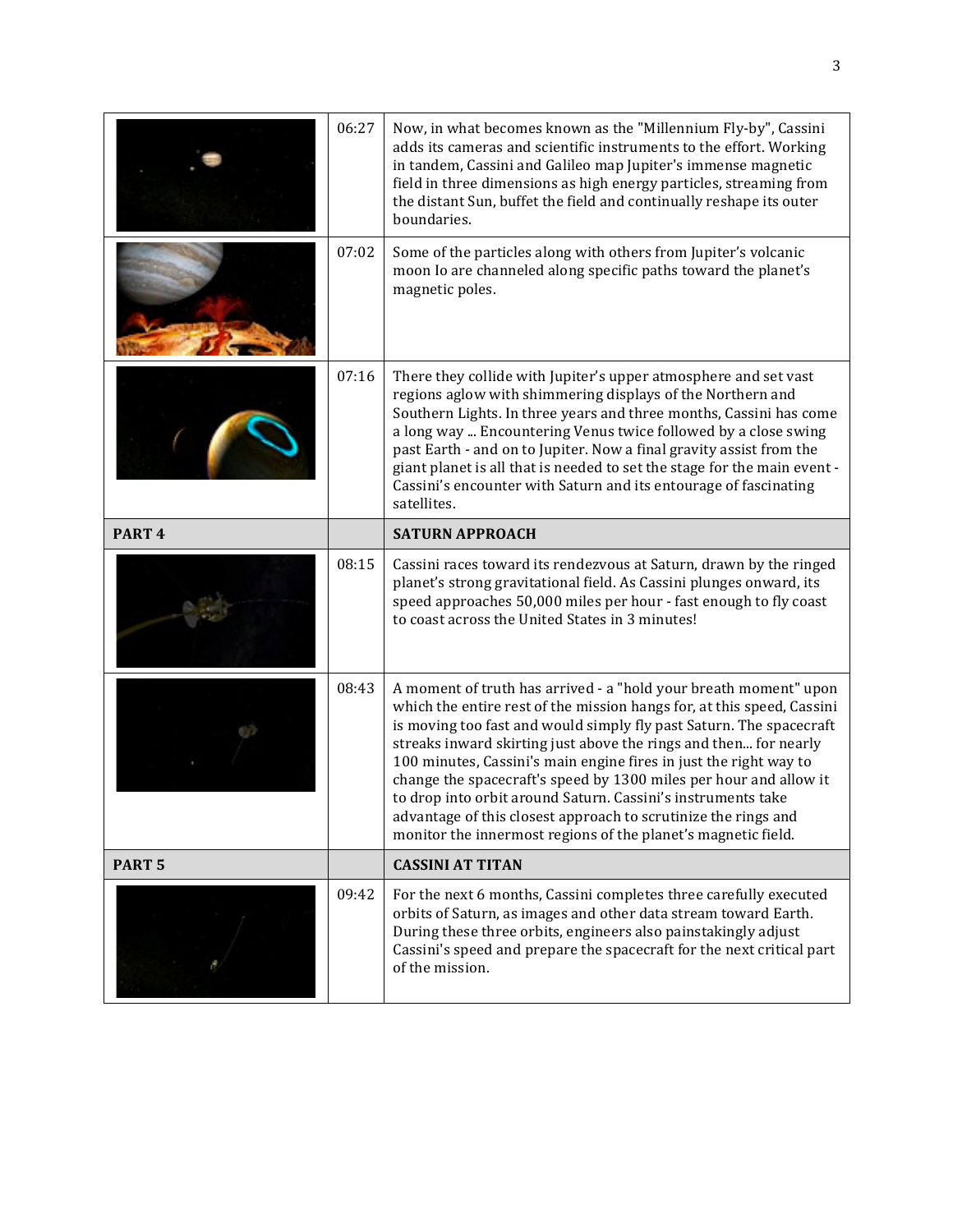| 10:12 | Now, it is time for Cassini's piggybacking Huygens probe to take<br>center stage. The product of the European Space Agency, Huygens'<br>mission is to detach from Cassini, descend into the atmosphere of<br>Saturn's largest satellite, Titan, and actually land on its surface. A<br>final system's check and then                                                                                                                                                                                                                                                                                                                                |
|-------|-----------------------------------------------------------------------------------------------------------------------------------------------------------------------------------------------------------------------------------------------------------------------------------------------------------------------------------------------------------------------------------------------------------------------------------------------------------------------------------------------------------------------------------------------------------------------------------------------------------------------------------------------------|
| 10:46 | 4 hours before Huygens encounters Titan's upper atmosphere, a<br>wake up call sounds and Huygens' array of instruments come alive.<br>Larger than the planets Mercury and Pluto, Titan is one of the most<br>intriguing satellites in the solar system. It has a substantial<br>atmosphere - a thick, smoggy shroud of an atmosphere. But<br>cameras on Cassini begin to see through the haze to reveal<br>tantalizing light and dark features below.                                                                                                                                                                                               |
| 11:23 | With Huygens on final approach, the landing zone is narrowed. The<br>descent phase has begun as Huygens slams into Titan's upper<br>atmosphere at nearly 14,000 miles per hour. Over the next three<br>minutes, temperatures immediately in front of Huygens' heat<br>shield will soar from 300 degrees below zero to over 21,000<br>degrees Fahrenheit - twice the surface temperature of the Sun! In<br>the same three minutes, atmospheric drag also brakes the probe's<br>speed from nearly 14,000 miles per hour to less than 900! At one<br>and a half times the speed of sound, a pilot chute is released pulling<br>off Huygens' aft cover. |
| 12:26 | Almost immediately, the probe's main parachute unfurls. We are<br>110 miles from the surface. Within 30 seconds, Huygens has<br>slowed to little over half the speed of sound. The heat shield has<br>done its work and is jettisoned.                                                                                                                                                                                                                                                                                                                                                                                                              |
| 12:57 | For the next 15 minutes, the probe descends under its main chute<br>as initial scientific measurements begin. High above, Cassini<br>collects the data transmitted by Huygens and stands ready to relay<br>it to Earth. Finally, a smaller drogue chute takes over. Altitude: 85<br>miles.                                                                                                                                                                                                                                                                                                                                                          |
| 13:32 | For the next 2 1/4 hours, as it continues its descent towards the<br>surface, Huygens' instruments will be busy. Winds build to 250<br>miles per hour, as Huygens sniffs Titan's atmosphere recording its<br>chemical composition. There is abundant nitrogen, as on Earth, but<br>also a mix of more exotic chemicals, like methane, benzene, and<br>diacetylene. None the less, many scientists believe the chemistry of<br>Titan's atmosphere mimics that of Earth long ago. If so, Titan may<br>well provide scientists with the equivalent of a "time machine" to<br>travel back to an era before life first developed on our world.           |
| 14:22 | Finally, descending through a last layer of cloud, we see the surface.<br>A close up view of a tiny portion of the largest unexplored<br>landscape in the solar system. Our brains, struggle to interpret<br>what Huygens' eyes reveal. As Huygens spins beneath its drogue<br>chute, descending from an altitude of 9 down to 5 miles, a rich<br>mosaic of light and dark areas is stitched together.                                                                                                                                                                                                                                              |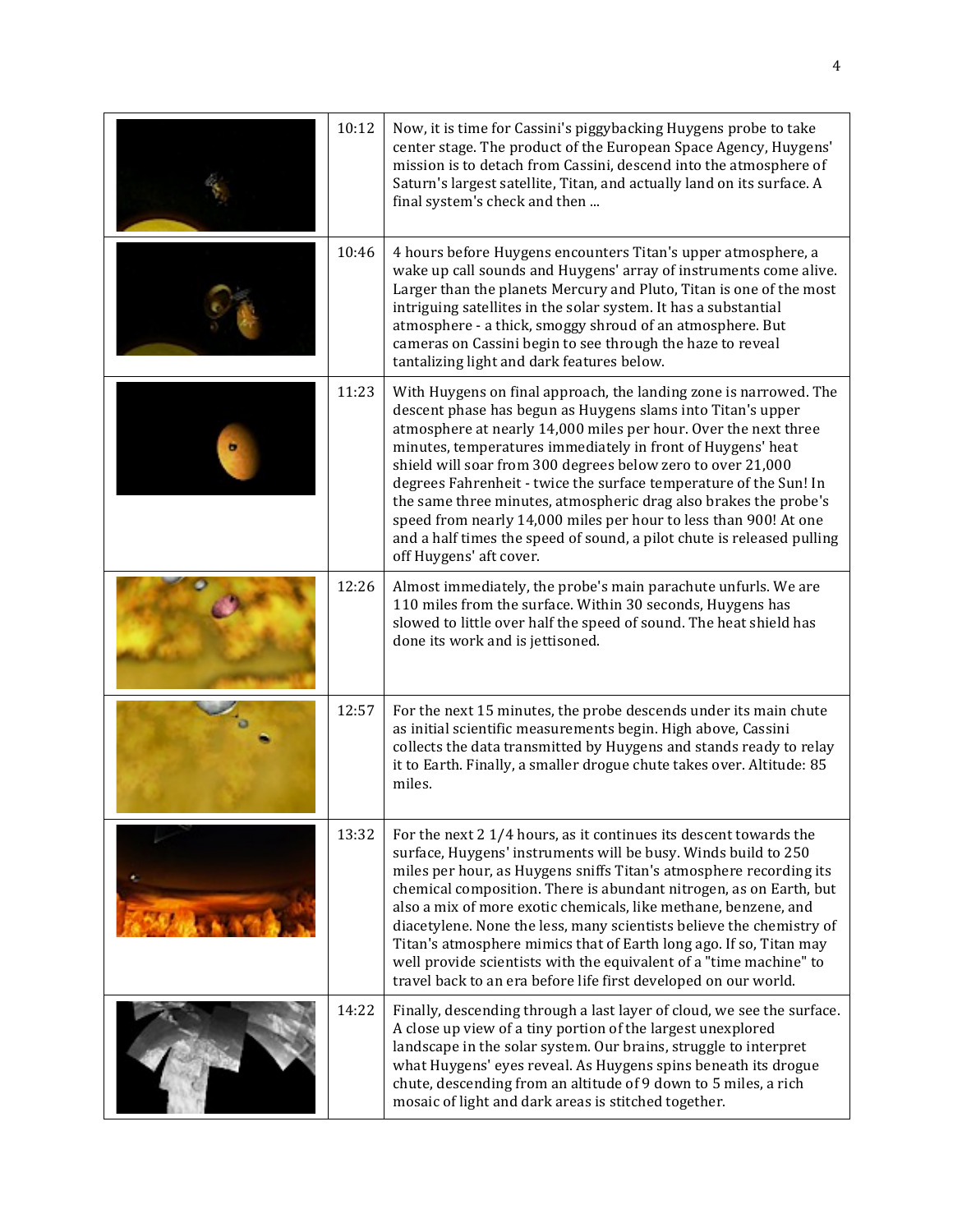|                   | 14:59 | Soon cameras zero in on an array of intriguing and mystifying<br>features. Areas of white which may be banks of fog or mist, bright<br>spots that may be chains of islands, or higher elevation peaks amid<br>a level plain. dark regions where springs of liquid methane instead<br>of water may bubble to the surface, and what may well be a<br>coastline of sorts. where rivers and streams of liquid methane flow<br>down hills of ice to a broad dark region below. |
|-------------------|-------|---------------------------------------------------------------------------------------------------------------------------------------------------------------------------------------------------------------------------------------------------------------------------------------------------------------------------------------------------------------------------------------------------------------------------------------------------------------------------|
|                   | 15:39 | At last Huygens comes to rest., with more of a splat, than a thud or<br>a splash, indicative of a surface with the consistency of wet sand.<br>Its batteries running low, Huygens still remains active for another<br>few hours, recording a surface temperature near 300 degrees<br>below zero fahrenheit, wafts of methane gas on a light breeze, and<br>a landscape of orange colored chunks of ice, under an orange sky.                                              |
| PART <sub>6</sub> |       | <b>SATURN'S MOONS</b>                                                                                                                                                                                                                                                                                                                                                                                                                                                     |
|                   | 16:18 | As Huygens' mission draws to a close, that of Cassini has barely<br>begun. For at least the next 3 and a half years, Cassini will tour the<br>Saturnian system. Cassini's routing calls for several close flights<br>past Enceladus. where giant ice volcanoes or geysers may resurface<br>the landscape and even blast particles far into space to be captured<br>by and replenish Saturn's outer ring.                                                                  |
|                   | 17:05 | Already, close passes have transformed what previously appeared<br>to be smooth plains on Enceladus into a varied landscape. Here,<br>rope-like ridges up to a half mile high suggest places where water<br>from the interior has escaped, and frozen on the surface. Elsewhere<br>we see a myriad of large faults, fractures, folds, crevices and<br>troughs. All evidence of a dynamic geological history.                                                              |
|                   | 17:45 | Past Rhea, a cratered world with mysterious wispy, white streaks -<br>perhaps snow exuded from fractures in its frozen crust.                                                                                                                                                                                                                                                                                                                                             |
|                   | 18:00 | And Dione, another heavily cratered ice moon also showing curious<br>wisp-like features.                                                                                                                                                                                                                                                                                                                                                                                  |
|                   | 18:14 | To Tethys where Ithaca Chasma, an ice canyon 60 miles wide and<br>up to 3 miles deep, cracks this moon nearly pole to pole.                                                                                                                                                                                                                                                                                                                                               |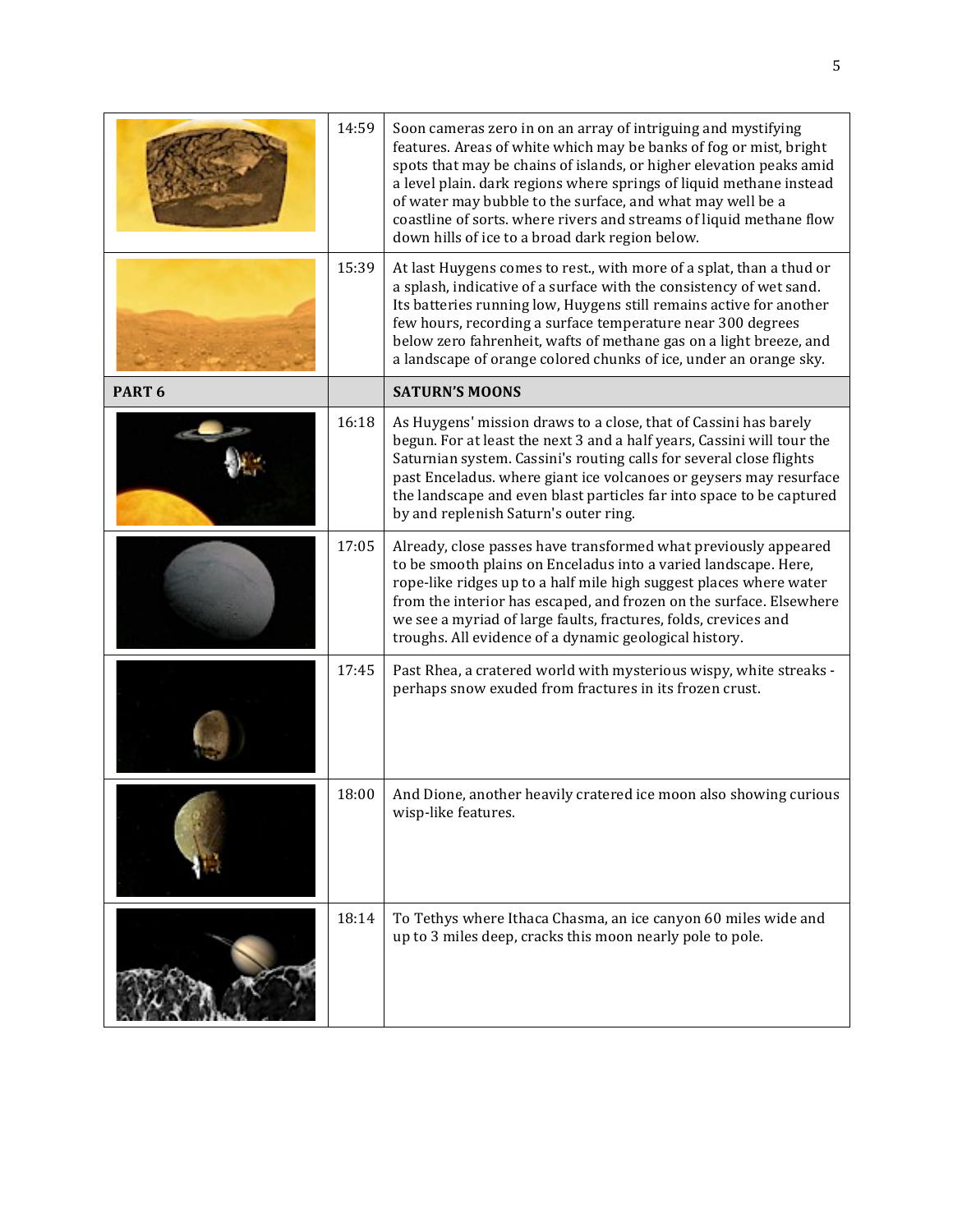|                   | 18:31 | Past Mimas with a crater so large - its birth almost shattered this<br>moon to bits.                                                                                                                                                                                                                                                                                                                                                              |
|-------------------|-------|---------------------------------------------------------------------------------------------------------------------------------------------------------------------------------------------------------------------------------------------------------------------------------------------------------------------------------------------------------------------------------------------------------------------------------------------------|
|                   | 18:45 | Over potato-shaped Hyperion home to amazing ice cliffs over 6<br>miles high.                                                                                                                                                                                                                                                                                                                                                                      |
|                   | 18:56 | Cassini has also had its first close look at Iapetus, a satellite with<br>one face as black as asphalt, and the other as white as newly fallen<br>snow. Bisecting Iapetus' dark side, Cassini has discovered an<br>incredible ridge of ice. that runs over 800 miles along the moon's<br>equator, and contains mountains 3 times as high as Everest.                                                                                              |
| PART <sub>7</sub> |       | <b>RING RESEARCH</b>                                                                                                                                                                                                                                                                                                                                                                                                                              |
|                   | 19:33 | Cassini will also study Saturn's magnificent rings - nearly 200,000<br>miles from edge to edge yet no more than a hundred feet thick!<br>From a distance, the rings look solid. But, in reality, they are an<br>enormous blizzard of millions upon millions of pieces of ice that<br>range in size from grains of sand to boulders larger than a house.<br>Each races around Saturn in a separate orbit at speeds up to 50,000<br>miles per hour. |
|                   | 20:15 | Other orbits will take Cassini on rare excursions high above the<br>rings. From such a vantage point, Cassini will be able to study<br>curious, dark spoke-like features in Saturn's broad B ring that were<br>first discovered by Voyager. Could these "spokes" be dust particles<br>suspended above the ring and swept along by Saturn's magnetic<br>field? Cassini may provide the answer.                                                     |
|                   | 20:53 | In addition, light from selected stars will be scanned as they blink<br>on and off through the intervening rings. From such periodic<br>tracings, scientists will gather valuable information on the size<br>distribution of icy chunks and particles within the rings and how<br>the rings change over time.                                                                                                                                     |
| PART <sub>8</sub> |       | <b>ENDING</b>                                                                                                                                                                                                                                                                                                                                                                                                                                     |
|                   | 21:29 | Exotic worlds lie at our door step. Now they are opening to us like<br>never before, and we can only wonder what new wonders, still lie<br>ahead. And, in the center of it all Saturn. Framed by rings of<br>glistening ice. Thanks to Cassini/Huygens, and of a dedicated work<br>of hundreds of scientists and engineers, we are there. and the<br>exploration continues.                                                                       |
| <b>CREDITS</b>    |       | <b>CLOSING CREDITS</b>                                                                                                                                                                                                                                                                                                                                                                                                                            |
| Copyright         | 22:27 | 2007, The Houston Museum of Natural Science                                                                                                                                                                                                                                                                                                                                                                                                       |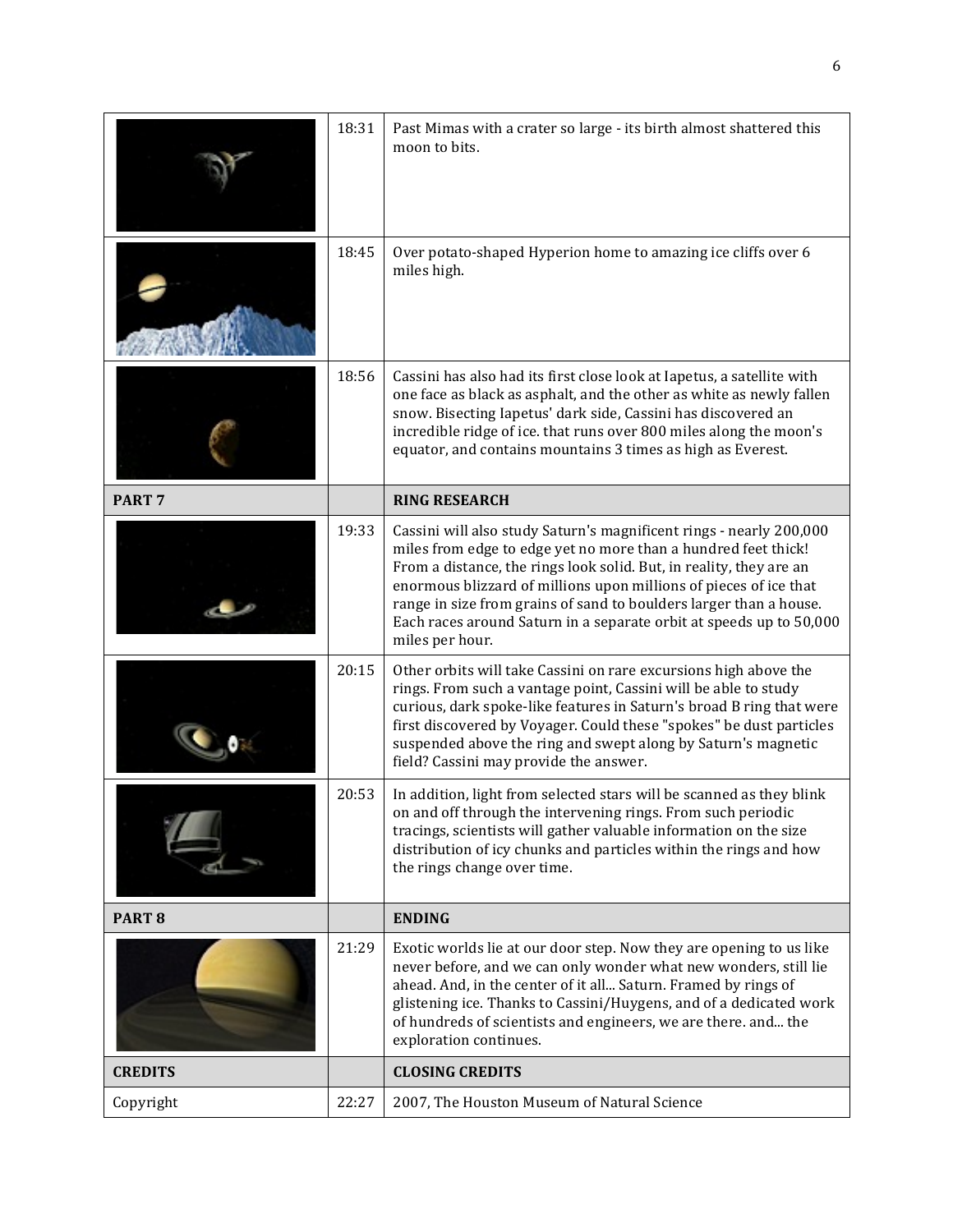|                                    | JPL/NASA<br>Cassini/Huygens Mission                                                                |
|------------------------------------|----------------------------------------------------------------------------------------------------|
|                                    | <b>Bob Mitchell</b><br>Cassini Project Manager                                                     |
|                                    | Alice Wessen<br>Solar System & Technology Outreach Manager                                         |
|                                    | Shannon McConnell<br>Cassini Education Outreach Coordinator                                        |
|                                    | Randii Wessen, Ph.D.<br>Cassini Project Advisor                                                    |
|                                    | Linda Spilker, Ph.D.<br>Deputy Project Manager                                                     |
|                                    | Rob Landis<br>Cassini Project Advisor                                                              |
|                                    | Shirley Wolff<br><b>Outreach Coordinator</b><br>Deep Mission System                                |
| Created & Produced by              | <b>Brian Sullivan</b>                                                                              |
| Script & Production<br>Coordinator | William Gutsch, Ph.D.                                                                              |
| Music & Sound Design               | Mark Mercury                                                                                       |
| <b>Computer Animation</b>          | Jon Williams                                                                                       |
| Project Management                 | Karen Ober                                                                                         |
| Digistar II Programming            | Rick Greenawald<br>Chris Anderson                                                                  |
| Space Artists                      | Michael Carroll<br>Lynette Cook<br>Vic Costanzo<br>Pamela Lee<br>Brian Sullivan<br>Jackie Sullivan |
| Special Photography                | Denis Finnin                                                                                       |
| Digital Photography                | Laura Misajet                                                                                      |
| <b>Astronomy Advisors</b>          | Suzy Chippendale<br>Astronomical Society of the Pacific                                            |
|                                    | Amie Gallagher<br>Project Astro                                                                    |
|                                    | John Stoke<br>Space Telescope Science Institute                                                    |